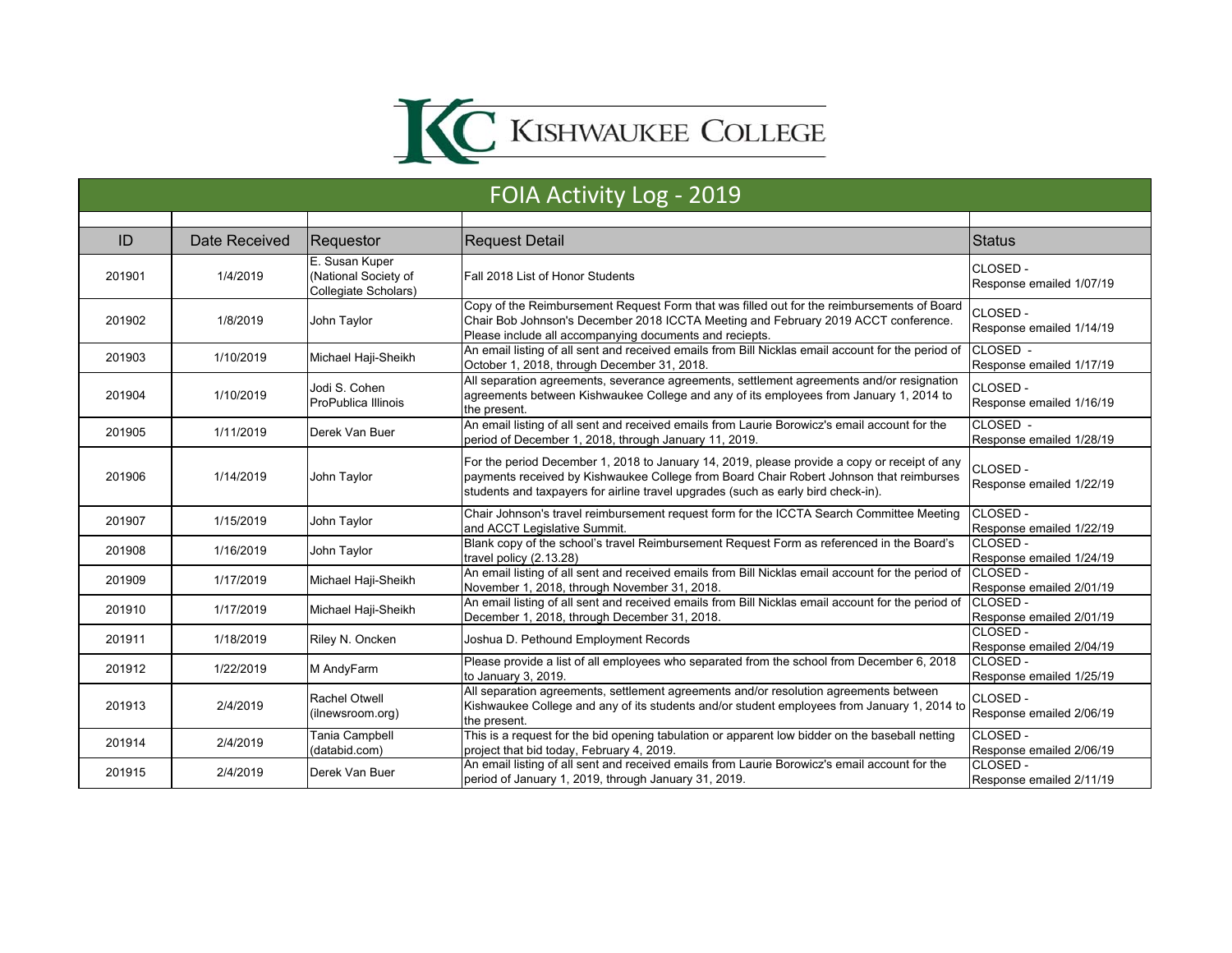| 201916 | 2/8/2019  | John Tavlor                              | 1) For the period January 15, 2019 to February 8, 2019, please provide a copy or receipt of<br>any payments received by Kishwaukee College from Board Chair Robert Johnson that<br>reimburses students and taxpayers for airline travel upgrades (such as early bird check-in).<br>2) Also please provide copies of all Kishwaukee College Reimbursement Request Forms filled<br>out for travel by, or on behalf of, Robert Johnson from 1/1/17 to 2/8/19.                                                                                                                                                                                                                                                                                                                                                                                                                                                                                                                                                                                                                               | CLOSED -<br>Response emailed 2/13/19                                            |
|--------|-----------|------------------------------------------|------------------------------------------------------------------------------------------------------------------------------------------------------------------------------------------------------------------------------------------------------------------------------------------------------------------------------------------------------------------------------------------------------------------------------------------------------------------------------------------------------------------------------------------------------------------------------------------------------------------------------------------------------------------------------------------------------------------------------------------------------------------------------------------------------------------------------------------------------------------------------------------------------------------------------------------------------------------------------------------------------------------------------------------------------------------------------------------|---------------------------------------------------------------------------------|
| 201917 | 2/14/2019 | Derek Van Buer                           | An email listing of all sent and received emails from Laurie Borowicz's email account for the<br>period of November 1, 2018, through November 30, 2018.                                                                                                                                                                                                                                                                                                                                                                                                                                                                                                                                                                                                                                                                                                                                                                                                                                                                                                                                  | CLOSED -<br>Response emailed 2/21/19                                            |
| 201918 | 2/14/2019 | Derek Van Buer                           | An email listing of all sent and received emails from Laurie Borowicz's email account for the<br>period of October 1, 2018, through October 31, 2018.                                                                                                                                                                                                                                                                                                                                                                                                                                                                                                                                                                                                                                                                                                                                                                                                                                                                                                                                    | CLOSED -<br>Response emailed 2/21/19                                            |
| 201919 | 2/15/2019 | <b>Rachel Otwell</b><br>(ilnewsroom.org) | 1) All documents regarding completed investigations into allegations/complaints against faculty,<br>staff, administrators or other employees. To further clarify, I would like related documents<br>regarding investigations by your Office of Access & Equity or equivalent, Title IX officer, and/or<br>by any other administrator or office looking into complaints or charges of discrimination and<br>harassment, including sexual harassment and misconduct. I request all of these documents<br>from January 2014 to the present day.<br>2) I also request the breakdown of the total number of complaints from January 2014 to the<br>present in this way: by year, the number of complaints filed, the number of investigations<br>completed, the number of complaints substantiated, the number of complaints unsubstantiated,<br>the number of complaints dismissed before being investigated, and the number of pending<br>investigations. If any complaints fall into a separate category that I didn't specify, please include<br>those categories and the number in each. | CLOSED -<br>5 day extension sent 2/20/19<br>Final Response emailed:<br>3/1/2019 |
| 201920 | 2/15/2019 | <b>Anthony Drabik</b>                    | Copy of the District's most recent electricity supplier contract. Also, I request a copy of a<br>recent electricity invoice.                                                                                                                                                                                                                                                                                                                                                                                                                                                                                                                                                                                                                                                                                                                                                                                                                                                                                                                                                             | CLOSED -<br>Response emailed 2/22/19                                            |
| 201921 | 2/20/2019 | John Taylor                              | Please provide me with the detailed receipts for all of Robert Johnson air travel that was paid<br>for by the college from July 1, 2012 to February 19, 2019.                                                                                                                                                                                                                                                                                                                                                                                                                                                                                                                                                                                                                                                                                                                                                                                                                                                                                                                            | CLOSED -<br>5 day extension sent 2/22/19<br>Final Response emailed:<br>3/1/2019 |
| 201922 | 2/20/2019 | Nehemiah Chu                             | Pursuant to the Illinois Freedom of Information Act, 5 ILCS 140., I am requesting copies of<br>public records of student directory information – specifically, school electronic email addresses<br>for all students registered for the Spring semester 2018, the Summer semester 2018, the Fall<br>semester 2018, the Spring 2019 and all alumni. Please include each person's respective major<br>and minor, and classification (e.g. freshman, senior, alumni) if available. I'll need 5 separate<br>lists.                                                                                                                                                                                                                                                                                                                                                                                                                                                                                                                                                                           | CLOSED -<br>Response emailed 2/21/19                                            |
| 201923 | 3/4/2019  | John Taylor                              | Breakdown of Chair Johnson's February 2018 United Airlines flight to Washington, D.C.                                                                                                                                                                                                                                                                                                                                                                                                                                                                                                                                                                                                                                                                                                                                                                                                                                                                                                                                                                                                    | $CCLOSED -$<br>Response emailed 3/06/19                                         |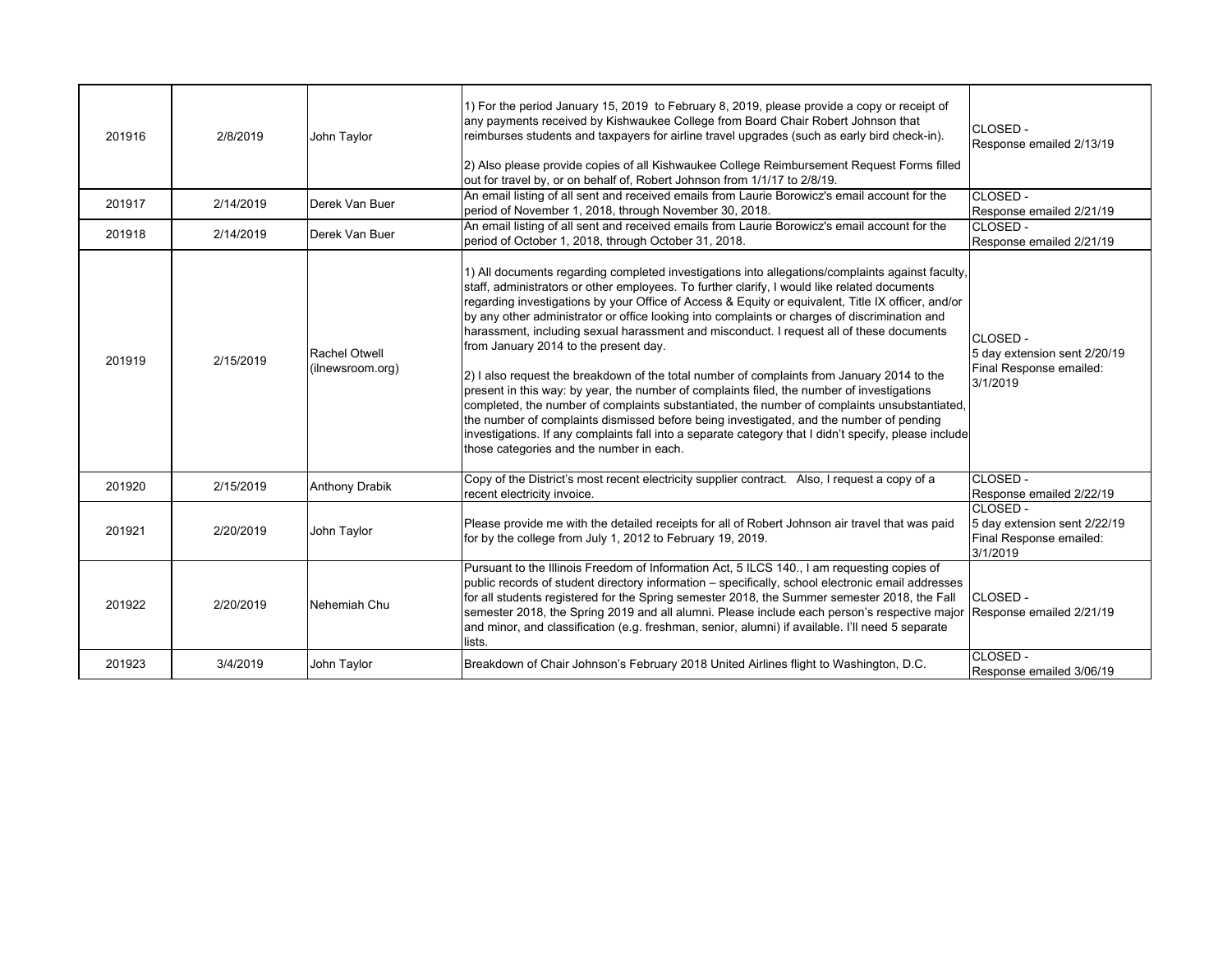| 201924 | 3/6/2019  | John Taylor                                     | 1) The Reimbursement Request Form Mr. Johnson filled out to be reimbursed for the \$738<br>flight in February of 2018 (this form is required, per the Board's policy 2.13.28).<br>2) Copies of, or a link to, the Board minutes where the \$738 February 2018 flight was approved<br>by the Board.<br>3) Documentation, or a link to documentation (check or other report) that shows the actual<br>reimbursement for the \$738 flight in February 2018.<br>3) The Reimbursement Request Form Mr. Johnson filled out to be reimbursed for \$844.65 in<br>travel expenditures approved by the Board on February 20, 2018 (this form is required, per the<br>Board's policy 2.13.28).<br>4) The detailed receipts for the \$844.65 of Mr. Johnson's travel expenditures approved by the<br>Board on February 20, 2018.<br>5) The name of Kishwaukee College's auditing firm along with the name and contact<br>information for the partner overseeing the school's latest audit.                                                                                                                                                                                                                                                                                                                                                                                                                                                                                                                                                                                                                                                                           | CLOSED -<br>Response emailed 3/13/19 |
|--------|-----------|-------------------------------------------------|----------------------------------------------------------------------------------------------------------------------------------------------------------------------------------------------------------------------------------------------------------------------------------------------------------------------------------------------------------------------------------------------------------------------------------------------------------------------------------------------------------------------------------------------------------------------------------------------------------------------------------------------------------------------------------------------------------------------------------------------------------------------------------------------------------------------------------------------------------------------------------------------------------------------------------------------------------------------------------------------------------------------------------------------------------------------------------------------------------------------------------------------------------------------------------------------------------------------------------------------------------------------------------------------------------------------------------------------------------------------------------------------------------------------------------------------------------------------------------------------------------------------------------------------------------------------------------------------------------------------------------------------------------|--------------------------------------|
| 201925 | 3/13/2019 | Thessa Narido<br>(ConstructConnect.com)         | Copy of the bid tabulation and if available, the awarded bidder for the baseball field net project.<br>Also include the anticipated start date in the event that a schedule has been determined as well<br>as the end date/completion date.                                                                                                                                                                                                                                                                                                                                                                                                                                                                                                                                                                                                                                                                                                                                                                                                                                                                                                                                                                                                                                                                                                                                                                                                                                                                                                                                                                                                              | CLOSED -<br>Response emailed 3/18/19 |
| 201926 | 3/14/2019 | John Taylor                                     | 1) Minutes to the meeting where the \$1,964.56 in travel expenses were approved by trustees<br>for Mr. Johnson's February 2018 trip to Washington D.C.<br>2) The designated conference hotel for the ACCT National Legislative Summit Mr. Johnson<br>attended in February 2018 (copies of documents showing the designated hotel would be fine).<br>3) A copy of the maximum reimbursable rates the school was using for lodging in February<br>2018 (the travel policy indicates these rates are published on the Business Office Portal Page<br>and are determined by the U.S.<br>General Services Administration website).<br>4) A copy of any documents the school used to determine that Mr. Johnson's<br>\$738.60 February 2018 flight was a coach flight, before reimbursing him.<br>5) For the period February 8th, 2019 to March 14, 2019, please provide a copy or receipt of<br>any payments received by Kishwaukee College from Board Chair Robert Johnson that<br>reimburses students and taxpayers for airline travel upgrades (such as early bird check-in,<br>extra leg room, or upgrades beyond coach).<br>$\vert 6$ ) For the period January 1, 2018 to March 14, 2019, please provide a copy or receipt of any<br>payments received by Kishwaukee College from Laurie Borowicz that reimburses students and<br>taxpayers for airline travel upgrades (such as early bird check-in, extra leg room, or upgrades<br>beyond coach).<br>7) The detailed receipt for Mr. Johnson's bill at the Billy Goat Tavern on<br>2/13/18 (detailed receipts for meals are always required, in this case, to make sure alcohol was<br>not purchased). | CLOSED -<br>Response emailed 3/20/19 |
| 201927 | 3/14/2019 | John Taylor                                     | 1) Provide the actual electronic file of the revised December 12, 2017 "Travel Expenses -Board of<br>Trustees" document in the format maintained by the school (excel, word, etc). I do not want a PDF of<br>the file.                                                                                                                                                                                                                                                                                                                                                                                                                                                                                                                                                                                                                                                                                                                                                                                                                                                                                                                                                                                                                                                                                                                                                                                                                                                                                                                                                                                                                                   | CLOSED-<br>Response emailed 3/20/19  |
| 201928 | 3/27/2019 | Jon Bassford<br><b>Education Connection 2.0</b> | Education Connection 2.0 is requesting directory information for students enrolled in the Spring 2019<br>semester from Kishwaukee College. We are seeking the following information:<br>First Name<br>Last Name<br>Email*<br>(*If email cannot be provided, no list is needed. However, please respond so I can remove you from the<br>list.)<br>Additionally, I am requesting a list of students for all campuses/colleges in your system even if not<br>specifically listed in the introduction.                                                                                                                                                                                                                                                                                                                                                                                                                                                                                                                                                                                                                                                                                                                                                                                                                                                                                                                                                                                                                                                                                                                                                       | CLOSED -<br>Response emailed 3/27/19 |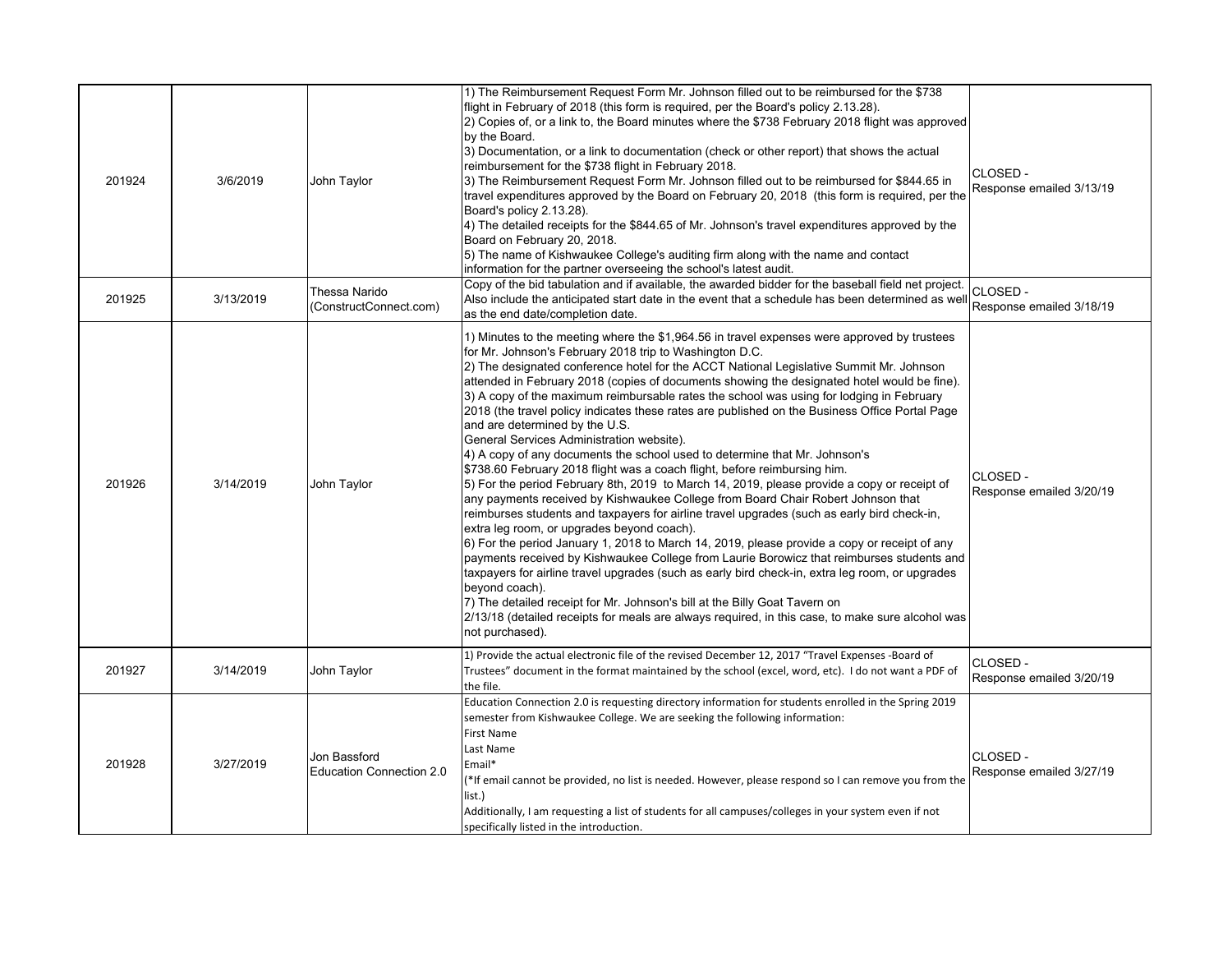| 201929 | 3/21/2019 | John Taylor                                                    | I am requesting the Excel file, which is one way the public body apparently maintains the records of the<br>file that includes a title: "Kishwaukee College; Travel Expenses - Board of Trustees; December 12, 2017<br>and has 5 line items that total to \$2,109.99.                                                                                                                                                                                                                                                                                                                                                                     | CLOSED -<br>Response emailed 3/27/19 |
|--------|-----------|----------------------------------------------------------------|-------------------------------------------------------------------------------------------------------------------------------------------------------------------------------------------------------------------------------------------------------------------------------------------------------------------------------------------------------------------------------------------------------------------------------------------------------------------------------------------------------------------------------------------------------------------------------------------------------------------------------------------|--------------------------------------|
| 201930 | 3/28/2019 | John Taylor                                                    | Was Bob Johnson's February 2018 flight that cost \$738 a coach flight? Did he add any upgrades?                                                                                                                                                                                                                                                                                                                                                                                                                                                                                                                                           | CLOSED -<br>Response emailed 4/03/19 |
| 201931 | 4/5/2019  | John Taylor                                                    | 1) For the period February 8th, 2019 to April 5, 2019, please provide a copy or receipt of any payments<br>received by Kishwaukee College from Board Chair Robert Johnson that reimburses students and<br>taxpayers for airline travel upgrades (such as early bird check-in, extra leg room, or upgrades beyond<br>coach).<br>2) For the period January 1, 2018 to April 5, 2019, please provide a copy or receipt of any payments<br>received by Kishwaukee College from Laurie Borowicz that reimburses students and taxpayers for<br>airline travel upgrades (such as early bird check-in, extra leg room, or upgrades beyond coach). | CLOSED -<br>Response emailed 4/10/19 |
| 201932 | 4/19/2019 | <b>SmartProcure</b>                                            | Any and all purchasing records from 2018-12-20 (yyyy-mm-dd) to current.                                                                                                                                                                                                                                                                                                                                                                                                                                                                                                                                                                   | CLOSED -<br>Response emailed 4/24/19 |
| 201933 | 4/22/2019 | Databid                                                        | This is a request for the bid opening tabulation or apparent low bidder on the Well Pump Panel Project                                                                                                                                                                                                                                                                                                                                                                                                                                                                                                                                    | CLOSED -<br>Response emailed 4/29/19 |
| 201934 | 4/24/2019 | <b>Chicagoland Construction</b>                                | Request for the Bid Results/Tabulations or Award for the Kishwaukee College - Well Pump Panel<br>Project.                                                                                                                                                                                                                                                                                                                                                                                                                                                                                                                                 | CLOSED-<br>Response emailed 4/29/19  |
| 201935 | 5/14/2019 | Bettergov.org                                                  | Request for the payroll expenditures for the 2017-2018 school year for the athletic department,<br>including salary and all additional payments.                                                                                                                                                                                                                                                                                                                                                                                                                                                                                          | CLOSED -<br>Response emailed 5/20/19 |
| 201936 | 5/20/2019 | E. Susan Kuper<br>(National Society of<br>Collegiate Scholars) | Spring 2019 List of Honor Students                                                                                                                                                                                                                                                                                                                                                                                                                                                                                                                                                                                                        | CLOSED -<br>Response emailed 5/21/19 |
| 201937 | 5/31/2019 | Databid                                                        | This is a request for the bid opening tabulation or apparent low bidder on the Well Pump Panel Project<br>from May 30, 2019.                                                                                                                                                                                                                                                                                                                                                                                                                                                                                                              | CLOSED -<br>Response emailed 6/05/19 |
| 201938 | 6/13/2019 | <b>SmartProcure</b>                                            | SmartProcure is submitting a commercial FOIA request to the Kishwaukee College for all current<br>employee/staff contact information. The request is limited to readily available records without<br>physically copying, scanning or printing paper documents. Any editable electronic document is<br>acceptable.                                                                                                                                                                                                                                                                                                                         | CLOSED-<br>Response emailed 6/13/19  |
| 201939 | 6/18/2019 | ConstructConnect                                               | Copy of the bid tabulation for the Brick Removal with Concrete Replacement in Entryways project and,<br>if available, the awarded bidder.                                                                                                                                                                                                                                                                                                                                                                                                                                                                                                 | CLOSED -<br>Response emailed 6/24/19 |
| 201940 | 6/20/2019 | Databid                                                        | This is a FOIA request for the bid opening tabulation or apparent low bidder on the Brick Removal with<br>Concrete Replacement in Entryways project.                                                                                                                                                                                                                                                                                                                                                                                                                                                                                      | CLOSED -<br>Response emailed 6/24/19 |
| 201941 | 7/30/2019 | Databid                                                        | This is a FOIA request for the bid opening tabulation or apparent low bidder on the Gym Scoreboard,<br>Landscaping Reduction & Maintenance and the Power Washing & Sealing of Concrete Buildings<br>projects.                                                                                                                                                                                                                                                                                                                                                                                                                             | CLOSED -<br>Response emailed 7/30/19 |
| 201942 | 7/30/2019 | <b>ConstructConnect</b>                                        | I am writing to request a copy of the bid tabulation for the following projects and, if available, the<br>awarded bidder on the Gym Scoreboard and the Power Washing & Sealing of Concrete Buildings<br>projects.                                                                                                                                                                                                                                                                                                                                                                                                                         | CLOSED -<br>Response emailed 8/01/19 |
| 201943 | 7/31/2019 | Otto Baum Company, Inc.                                        | Requesting the bid tabulations for the Power Washing and Sealing project.                                                                                                                                                                                                                                                                                                                                                                                                                                                                                                                                                                 | CLOSED -<br>Response emailed 8/01/19 |
| 201944 | 8/1/2019  | <b>Chicagoland Construction</b>                                | Bid results/tabulations for the following projects: Landscaping Reduction & Maintenance and Power<br>Washing & Sealing of Concrete Buildings                                                                                                                                                                                                                                                                                                                                                                                                                                                                                              | CLOSED -<br>Response emailed 8/05/19 |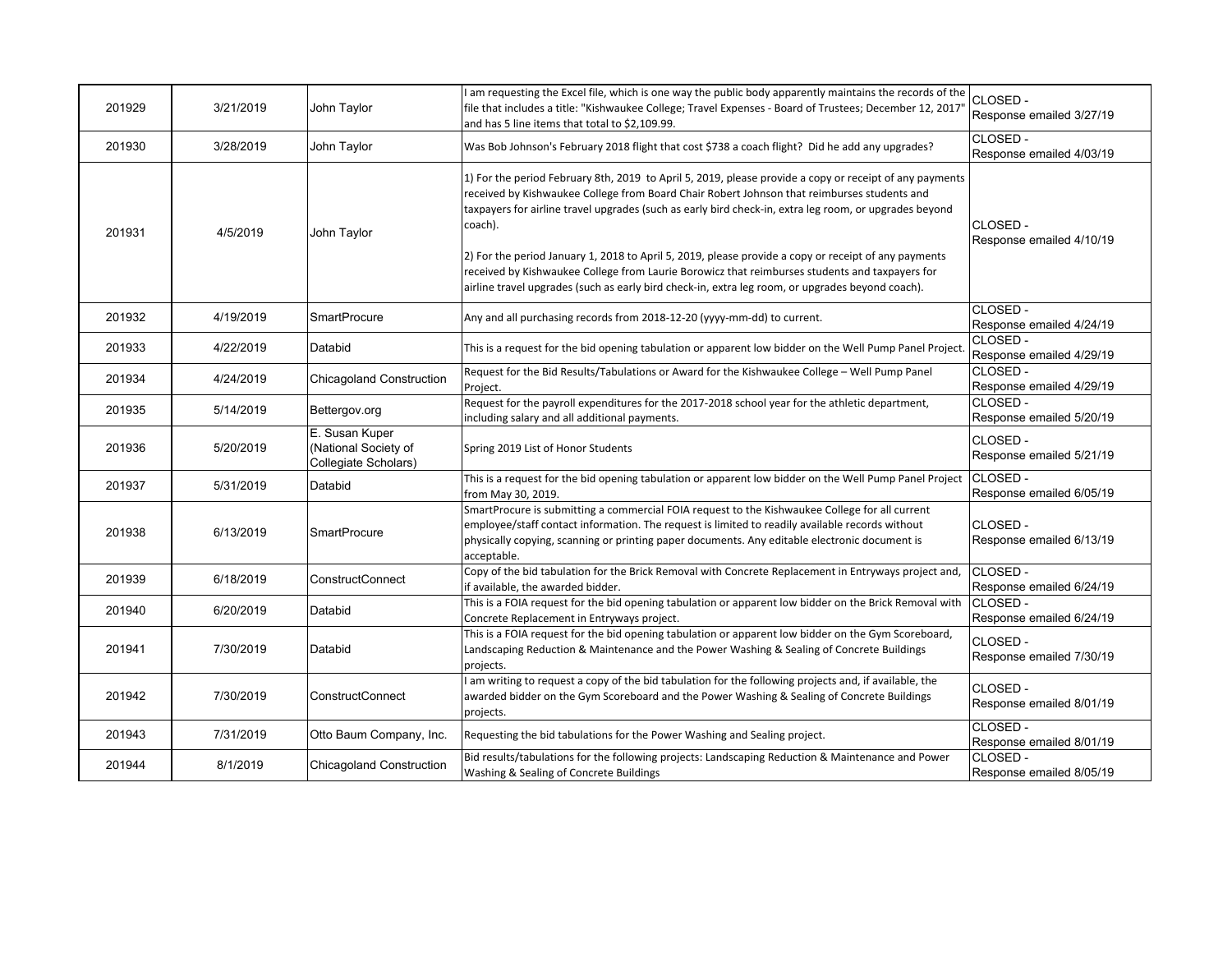| 201945 | 8/9/2019  | <b>Nadine Franklin</b> | 1) All incident reports or any other type of report related to Nadine Franklin for the time period of<br>August 2015 through August 2016.<br>[2] All incident reports or any other type of report related to Charles Martin for the time period of<br>August 2015 through August 2016.<br>3) All documentation related to any incident that may have involved an incident between Charles<br>Martin or Nadine Franklin for the time period of August 2015 through August 2016, including student<br>documentation.<br>4) The public personnel file for Charles Martin that includes items such as application, documentation<br>related to qualifications, reference letters, or any other public items in the file.<br>5) Classroom assignments and schedule for Nadine Franklin for Spring 2016, including all<br>cl+D55assroom changes.<br>6) Classroom assignments and schedule for Charles Martin for Spring 2016, including all classroom<br>changes.<br>7) All minutes and agendas for any discussion related to any incident concerning Nadine Franklin or<br>Charles Martin during the time period of August 2015 through August 2016.<br>8) All costs for legal representation for the College related to any incident pertaining to faculty<br>members during the Spring 2016 semester.<br>9) The pay stubs for Charles Martin related to compensation for the Spring 2016 semester. | ICLOSED -<br>Response emailed 8/23/19       |
|--------|-----------|------------------------|-------------------------------------------------------------------------------------------------------------------------------------------------------------------------------------------------------------------------------------------------------------------------------------------------------------------------------------------------------------------------------------------------------------------------------------------------------------------------------------------------------------------------------------------------------------------------------------------------------------------------------------------------------------------------------------------------------------------------------------------------------------------------------------------------------------------------------------------------------------------------------------------------------------------------------------------------------------------------------------------------------------------------------------------------------------------------------------------------------------------------------------------------------------------------------------------------------------------------------------------------------------------------------------------------------------------------------------------------------------------------------------------------|---------------------------------------------|
| 201946 | 8/12/2019 | Sarah Marsden          | 1) Any and all email, text messages, notes, correspondence, photographs and written material related<br>to the complaint of an anonymous letter to L. Borowicz between all administration, faculty, staff and<br>investigators.<br>[2] Any and all meeting minutes for the President's Cabinet meetings from June 15 to present;<br>specifically all information related to anonymous letter<br>3) Any and all text messages between L. Borowicz and Sheriff's officers/detectives from June 15 to<br>present.<br>4) Any and all of D. Dammon's phone records of all images sent or received; specifically all information<br>related to investigation of anonymous letter.<br>5) Any and all Investigatory records related to the anonymous letter, including but not limited to<br>summary of findings<br>6) Any and all results of the FOIA 3/2017 by Don Young<br>7) Apology letter sent to Borowicz 6/20/2019                                                                                                                                                                                                                                                                                                                                                                                                                                                                              | CLOSED -<br>Response emailed 8/26/19        |
| 201947 | 8/13/2019 | Nicholas Cronauer      | All documents, files, emails, reports, investigations, or records relating to an incident where prior<br>employee F. William Nicklas requested that a Kishwaukee College employee receive a raise but then<br>used his own personal funds in order to pay the employee additional compensatoin after the raise<br>request was not approved.                                                                                                                                                                                                                                                                                                                                                                                                                                                                                                                                                                                                                                                                                                                                                                                                                                                                                                                                                                                                                                                     | <b>CLOSED -</b><br>Response emailed 8/27/19 |
| 201948 | 9/10/2019 | <b>Deltek</b>          | Deltek is submitting a public records request to Kishwaukee College. We are looking for a list of every<br>vendor term/annual contract with a future expiration date that has been awarded through the Bid/RFP<br>process. The information we are looking for to be included in the list is as follows:<br>•Title/description<br>•Expiration date<br>•Awarded vendor name<br>•Any additional details that are easy to include (example: contract start date, contract renewal terms,<br>pricing information)<br>Please include information from 1/1/2017 to present.                                                                                                                                                                                                                                                                                                                                                                                                                                                                                                                                                                                                                                                                                                                                                                                                                            | CLOSED -<br>Response emailed 9/20/19        |
| 201949 | 9/24/2019 | DataSearchPartners.com | Please provide both names of the Campus and Department for all employees                                                                                                                                                                                                                                                                                                                                                                                                                                                                                                                                                                                                                                                                                                                                                                                                                                                                                                                                                                                                                                                                                                                                                                                                                                                                                                                        | CLOSED -<br>Response emailed 10/01/19       |